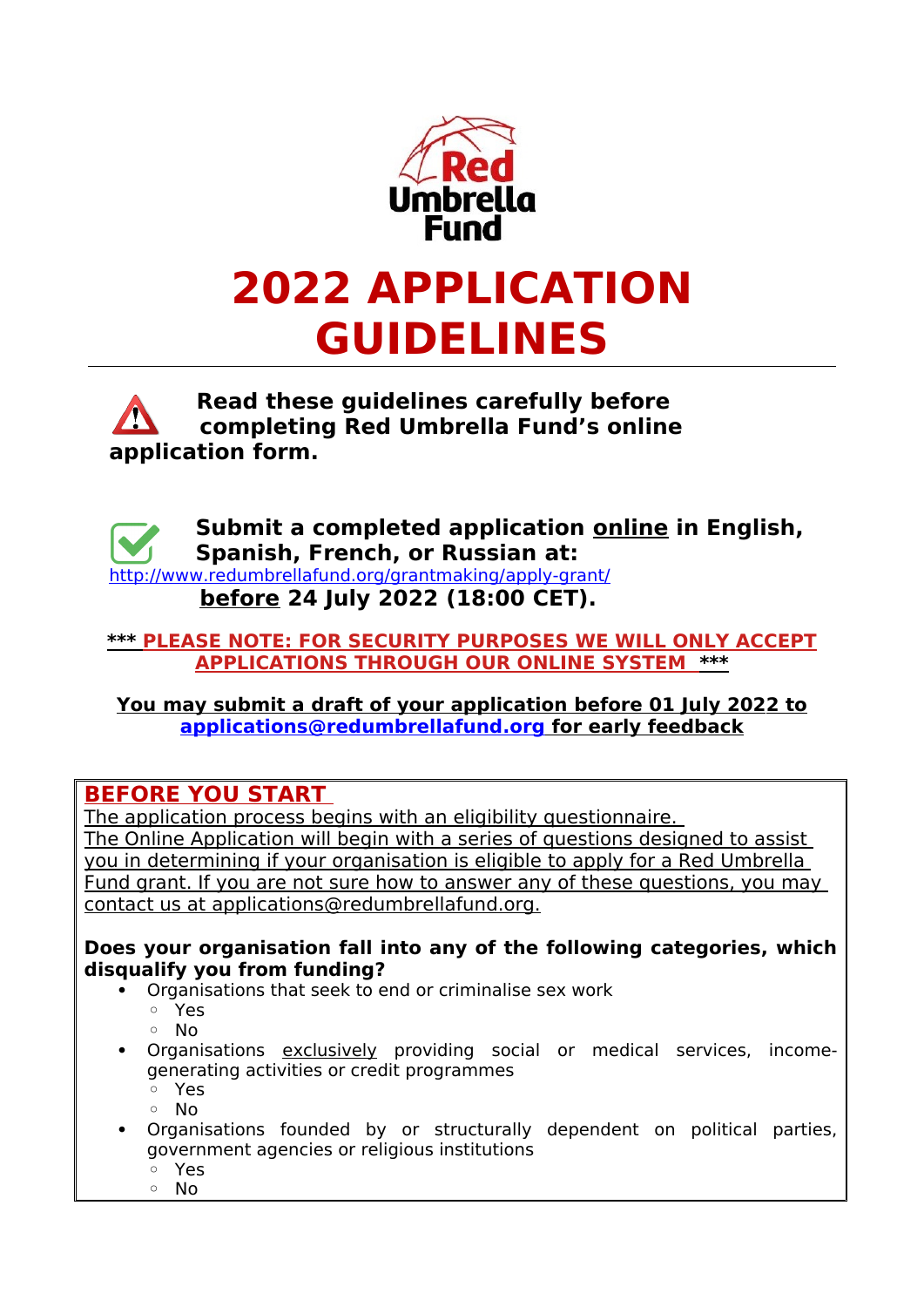- Organisations that are businesses or whose main strategy is making a profit ◦ Yes
	- No
	- Organisations requesting this grant for academic research
		- Yes
		- No
- Requests from individuals
	- Yes
	- No
- The organisation has a project with or for sex workers, while the organisation as a whole has a broader focus.
	- Yes
	- No

If you answered "yes" to any of these questions, you are not eligible to apply.

If you answered "no" to **all** of these questions, you may **continue with the eligibility questionnaire**:

| 1. Is your organisation led by sex workers?                                                                                                                                                                                                                                                                                                                                                                                  |               |  |
|------------------------------------------------------------------------------------------------------------------------------------------------------------------------------------------------------------------------------------------------------------------------------------------------------------------------------------------------------------------------------------------------------------------------------|---------------|--|
| Each of these points must be met to qualify for this criteria:<br>- Decision-making body: At least 60% of the decision-making<br>body must be sex workers. This can include former and current<br>sex workers, but with at least an aspiration to include current sex                                                                                                                                                        | o Yes<br>o No |  |
| workers.<br>- Spokespeople: At least 60% of the people who speak on<br>behalf of the organisation must be sex workers.                                                                                                                                                                                                                                                                                                       | o Yes<br>o No |  |
| <b>- Staff:</b> At least 33% of the staff are sex workers, with the same<br>contracts and working conditions as other staff in<br>the<br>organisation.                                                                                                                                                                                                                                                                       | o Yes<br>o No |  |
| 2. Is your organisation's main focus and mission to benefit<br>sex workers?<br>Please note that to be eligible, your organisation should be<br>focused on (directly) benefiting sex workers, and not, for<br>example: only working with former sex workers; only working<br>with children of sex workers; or focus on the entire LGBTI<br>community including sex workers, but without an exclusive focus<br>on sex workers. | o Yes<br>o No |  |
| 3. Is your organisation committed to connect to and<br>strengthen the sex workers' rights movement?<br>Each of these points must be met to qualify for this criteria:                                                                                                                                                                                                                                                        |               |  |
| - Your organisation is connected to other sex workers'<br>organisations, networks and allies.                                                                                                                                                                                                                                                                                                                                | o Yes<br>o No |  |
| - Your organisation is willing to share your experiences in order to<br>strengthen the sex workers' rights movement.                                                                                                                                                                                                                                                                                                         | o Yes<br>o No |  |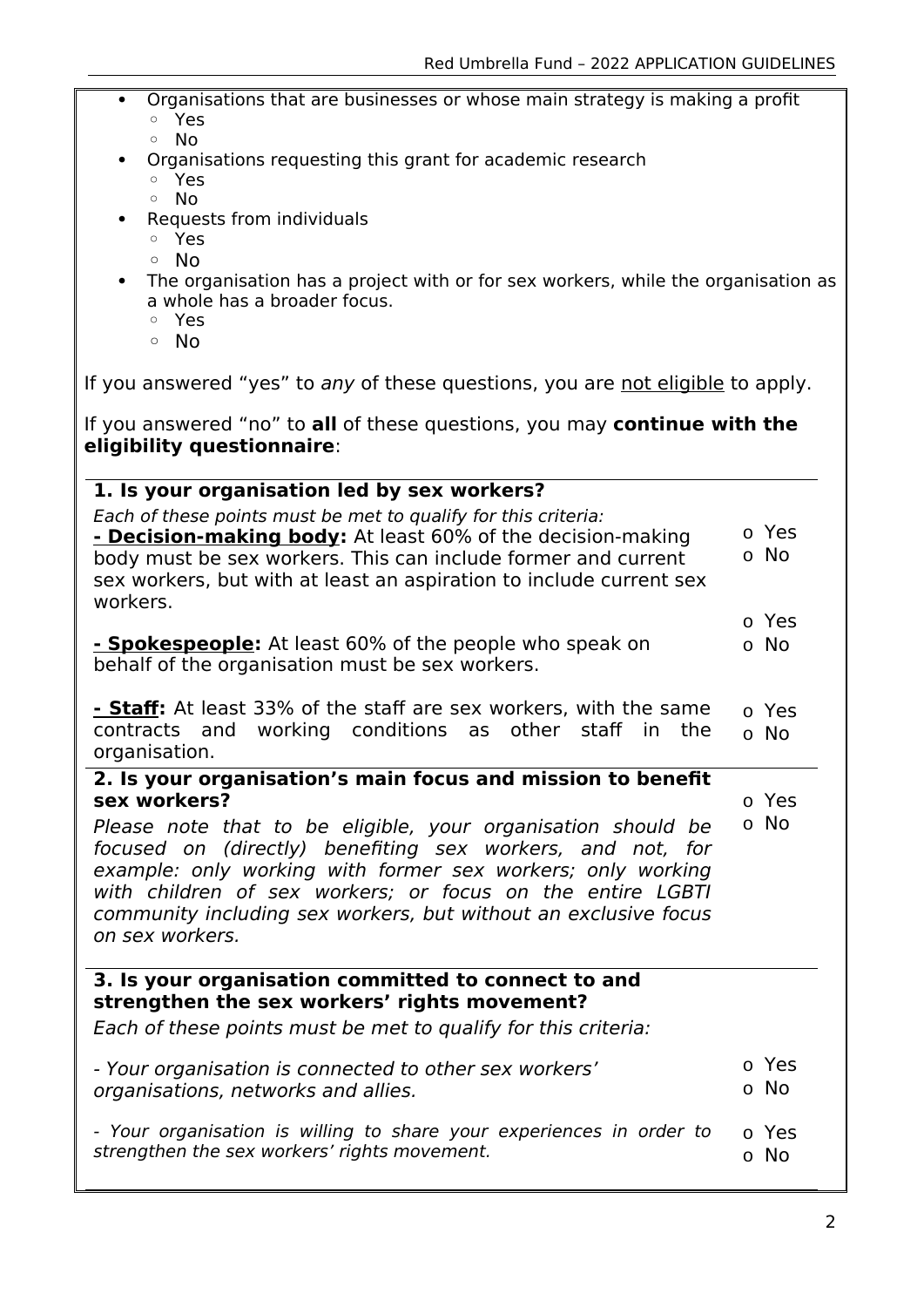# **4. Does your organisation agree with the values and operation principles of Red Umbrella Fund?**

- **Autonomy:** We respect self-determination of sex workers.
- **Sex work is work:** We oppose criminalization and all forms of stigma and discrimination against sex workers. We recognize that sex work is work.
- **Rights-based:** We commit to supporting advocacy for rightsbased policies, laws and practices that are rooted in evidence of what works, as analyzed from sex workers' perspectives.
- **Ownership:** We believe that sex workers must be in charge of design, implementation, and evaluation of programs and policies that affect them.
- o Yes
- o No
- **Diversity:** We embrace the diversity of sex workers and support sex workers of all genders, sexualities, and life experiences. We also recognize that some sex workers are particularly impacted by intersecting forms of marginalization and commit to including them in all our work.
- **Accountable:** We commit to advocacy and funding processes that are transparent and accountable to the sex workers' rights movement.
- **Learning:** We commit to learning and using what we learn to inform our grantmaking and advocacy and to demonstrate the value of working collaboratively.

If you answered "no" to any of these questions, you are not eligible to apply.

If you answered "yes" to all these questions: **You are eligible to apply!**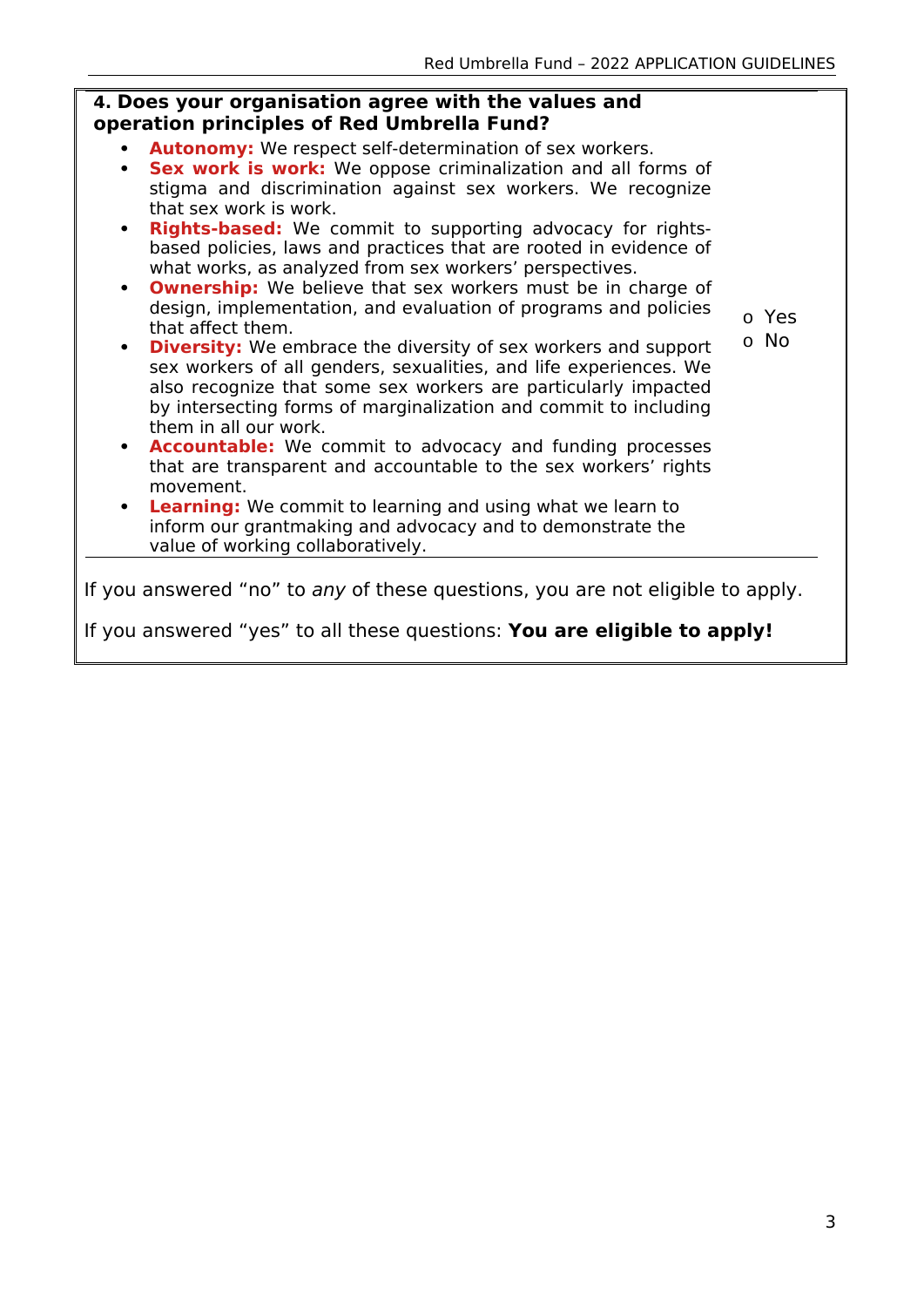# **1. Who can apply?**

### **OUR PRIORITIES:**

Red Umbrella Fund provides funding to sex worker-led organisations and networks that are:

- based in any country:
- registered or unregistered;
- led by people of all sexual orientations and gender identities.

Our International Steering Committee (ISC) has directed our Programme Advisory Committee (PAC) to evaluate your application based upon the following factors:

1. Does your organisation's work contribute to Red Umbrella Fund's vision and mission?

2. Does your organisation demonstrate an inclusive approach towards marginalised groups within the sex workers' movement?

3. Does your organisation demonstrate a commitment to community involvement in decision making processes and shared leadership?

For organisations whose members are individuals OR work within a single country, PAC looks at this additional factor: Does your organisation work towards change for sex workers' rights in government, policies, laws, enforcement, legal systems, service provision or public opinion?

For organisations whose members are organisations AND work in multiple countries, PAC looks at this additional factor: Does your organisation work to: i) build (organisational and advocacy) capacity of sex worker groups in their region; ii) link groups to each other as a way to jointly share, strategise and build solidarity; iii) increase the visibility of local and national concerns in key regional or global advocacy spaces to improve the human rights and work conditions of sex workers?

Finally, PAC prioritises organisations with annual budgets below the following threshold amounts:

- 200,000 euros for organisations whose members are individuals OR work within a single country;
- 300,000 euros for organisations whose members are organisations AND work in multiple countries.

The Application includes questions intended to provide the PAC with information about your organisation. You may find it useful to have these in mind as you prepare your Application.

Following the initial scoring of eligible applications, the top-scoring applications will be discussed by the full Programme Advisory Committee. During their meeting they will score applications within each region a second time in light of the priorities mentioned above and the following grantmaking recommendations:

1. Provide grants to groups in all regions of the world, as much as funding restrictions allow - Regional diversity

2. Reach a diversity of sex workers of all genders.

3. Include groups that work at local (town/city, district, provincial) and national levels.

4. Prioritize advocacy, with added clarification to prioritize groups that raise human rights concerns that are not already central to the sex worker movement (such as indigenous rights, migrant rights, groups that bring in new voice or new issue into the overall agenda.

5. Prioritize groups that struggle to access other funding options.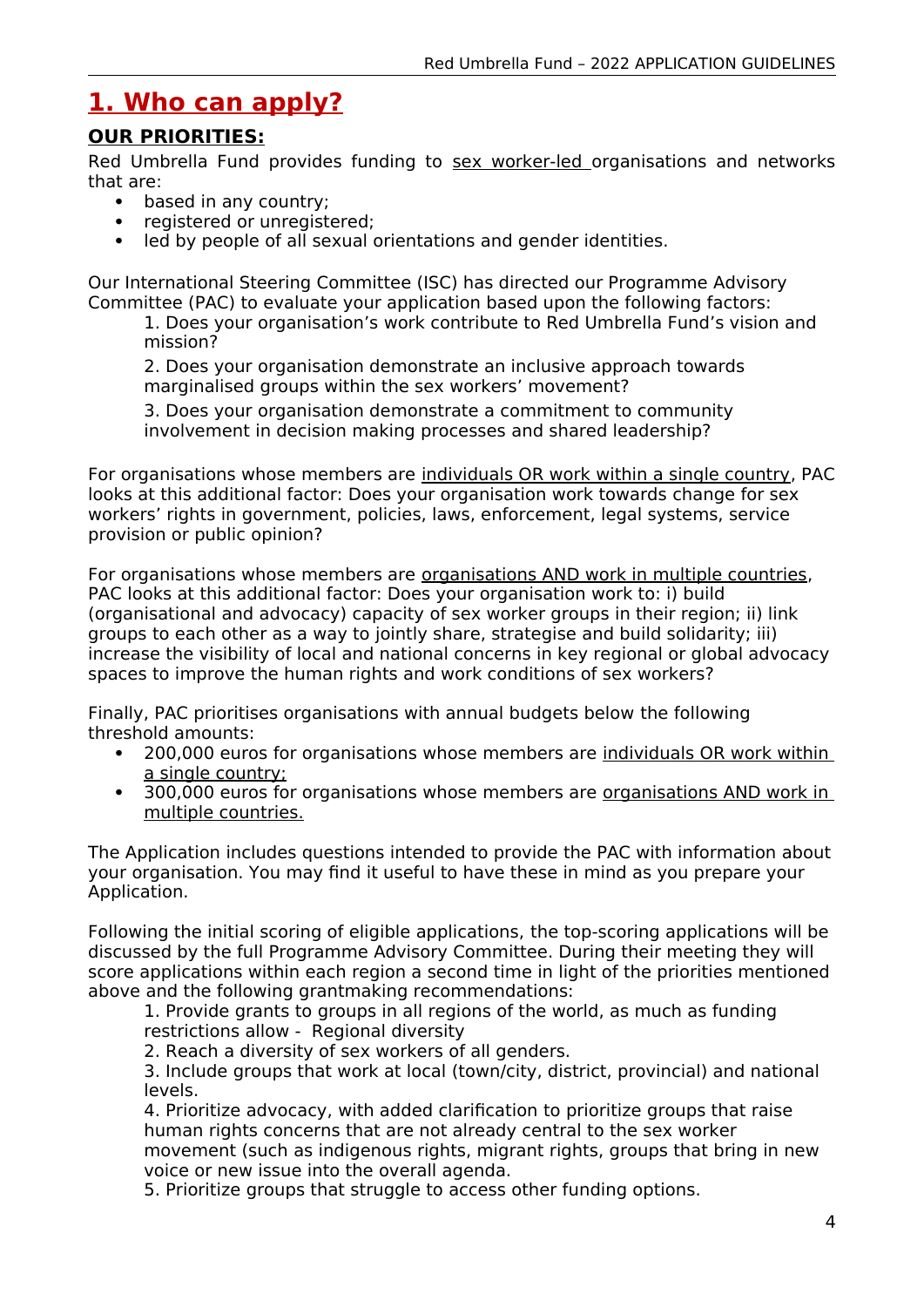# **2. What kind of grants do we give?**

#### **Type of funding**

Red Umbrella Fund provides flexible **core funding** to support the general coordination, functioning and strengthening of a group, organisation or network and its members. Core funding can be used to cover self-identified needs of the grantee partner including registration costs, rent, salaries, advocacy, (peer led) capacity building, membership meetings, activities, etc. Our funding is flexible, therefore grantees can adjust their plans during the grant.

#### **2022 Grantmaking**

Red Umbrella Fund wishes to affirm its commitment to sex worker-led, participatory, core, flexible funding. The global coronavirus pandemic has impacted sex workers in every region, every country, and every local community. The Programme Advisory Committee (PAC) will meet through an online platform this year.

When determining your budget for your request ("Grant Request Information" - Section 7), you may also want to consider the following:

#### **Size of the grants**

Grants are between 10.000 and 130.000 EURO **for two years**. See the table below for more details. Please note that the final grant amount awarded can differ from your initial grant request.

If your group or network has not had much income before, you are not likely to get a grant of more than 20.000 Euro.

| <b>Grant sizes (Euro)</b> | <b>Criteria</b>                                               |
|---------------------------|---------------------------------------------------------------|
| (for 2 years)             |                                                               |
| 10.000 - 40.000           | o Organisations that are less than 2 years old.               |
| 16.000 - 80.000           | o Organisations working mainly at a <b>local level</b> (city, |
|                           | province, etc.). or national level_or international           |
|                           | level with individual members that are more than              |
|                           | 2 years old.                                                  |
| 30.000 - 130.000          | <b>Regional networks</b> (organisations whose members<br>0    |
|                           | are mostly organisations and work across multiple             |
|                           | countries) that are more than 2 years old.                    |

#### **Number of grants**

Red Umbrella Fund expects to make 25 to 30 grants in 2022. The exact number of grants will depend on the actual grant sizes as determined by our sex worker-led Programme Advisory Committee (PAC), the participatory decision making body in our grantmaking structure.

#### **Where are the grants made?**

Red Umbrella Fund is committed to fund and support sex workers' rights movements in all regions of the world. Our sex worker-led International Steering Committee has directed PAC to make grants relatively evenly distributed over four geographic regions: Africa, Asia Pacific, Latin America and Spanish-speaking Caribbean, and North America/non-Spanish-speaking Caribbean/Europe/Central Asia.

Red Umbrella Fund is committed to awarding approximately 30% of its grantmaking budget to regional networks.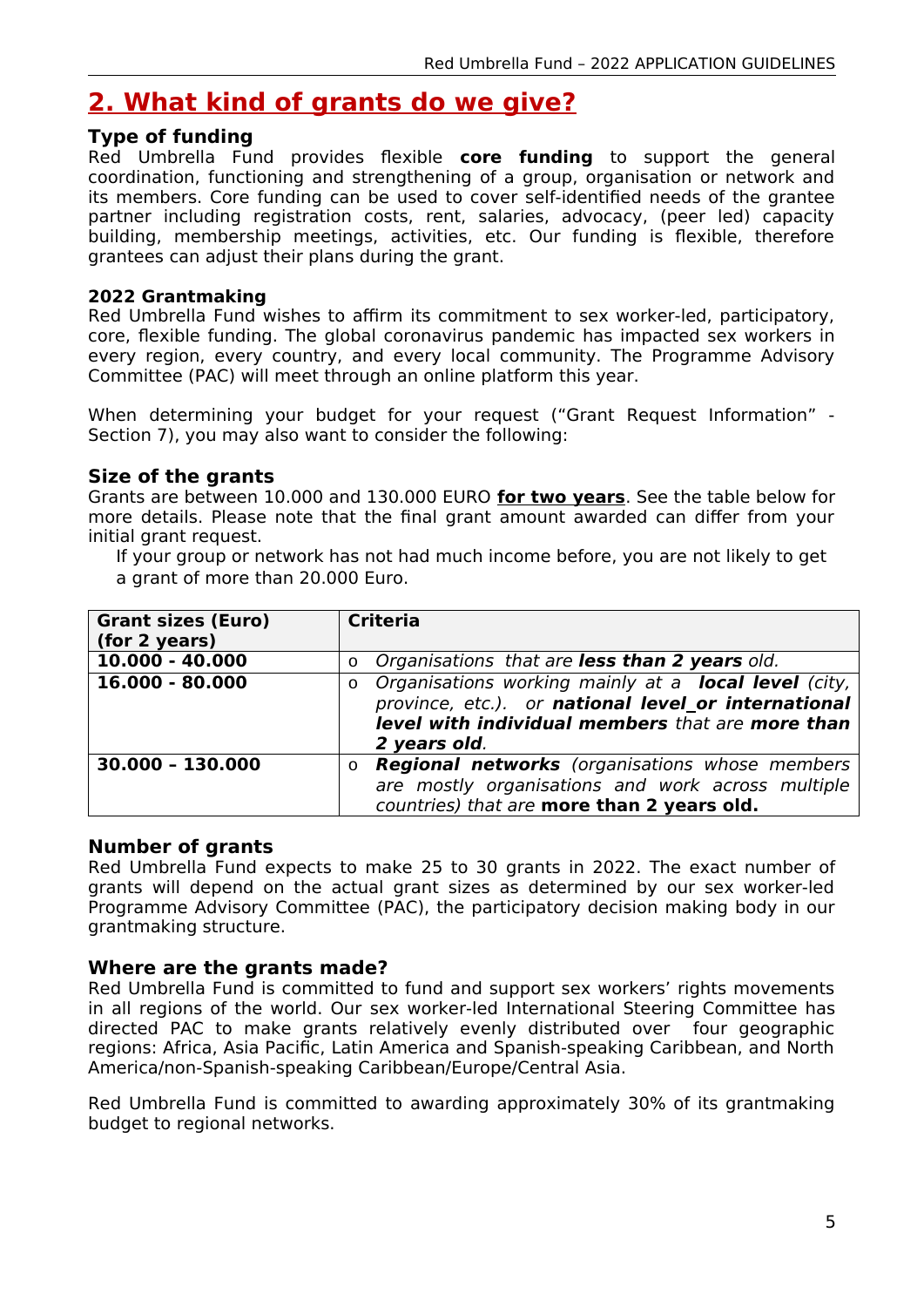# **3. How to apply?**

### \*\*\***We are only accepting online applications**.\*\*\*

Increased concerns around digital security are impacting our community. To prioritise the safety and security of your data, we will only accept applications through our online system.

This allows us to better protect the confidential information of your organisation and your members. We are available to answer questions at

[applications@redumbrellafund.org](mailto:applications@redumbrellafund.org) and encourage groups to begin the application as soon as possible to allow time to identify any questions you may have.

- Go to:<http://www.redumbrellafund.org/grantmaking/apply-grant/>.
- ⇒ Select the online form for your preferred language. Fill in the online form (**English, French, Spanish, or Russian**).
- $\Rightarrow$  You will be redirected to an Eligibility Questionnaire.
- $\Rightarrow$  Once you have confirmed your eligibility, proceed to the Online Application Form.
- ⇒ Submit your application online by 24 July 2022 (18:00 CET).

Your applications will be reviewed by individuals from your communities. Please use the space provided in the application to describe:

- Your organisation's background and vision, including any of your organisation's successes you'd like to highlight (Section 2)
- The context your organisation is working in including any progress or challenges for sex workers in that context (Section 3)
- Your organisational structure including describing how your organisation reflects a commitment to sex workers' involvement (Section 4)
- Organisational relationships including your references (Section 5)
- Your financial situation, i.e. budget for the last two years (Section 6)
- The grant request information including a description of what you hope to use the funding for as well as a budget (Section 7)

You may also provide information that is not included in any of your other answers in "Additional Information" (Section 8). You may find it useful to share links to materials that are relevant to your application.

#### **Tips:**

 $\Rightarrow$  You can save your online application and return to it later. You may resume using the link at the top of the online form. You will also receive an email with a link to your online form.

| Red Umbrella Fund Application Form for Groups 2020 |                                                                                               |  |
|----------------------------------------------------|-----------------------------------------------------------------------------------------------|--|
|                                                    | Page: 1 2 3 4 5 6 7                                                                           |  |
|                                                    | Save my progress and resume later   Resume a previously saved form                            |  |
| <b>Resume Later</b>                                |                                                                                               |  |
|                                                    | In order to be able to resume this form later, please enter your email and choose a password. |  |
| Your Email:                                        |                                                                                               |  |
| A Password:                                        |                                                                                               |  |
| Confirm<br>Password:                               |                                                                                               |  |
| Save                                               |                                                                                               |  |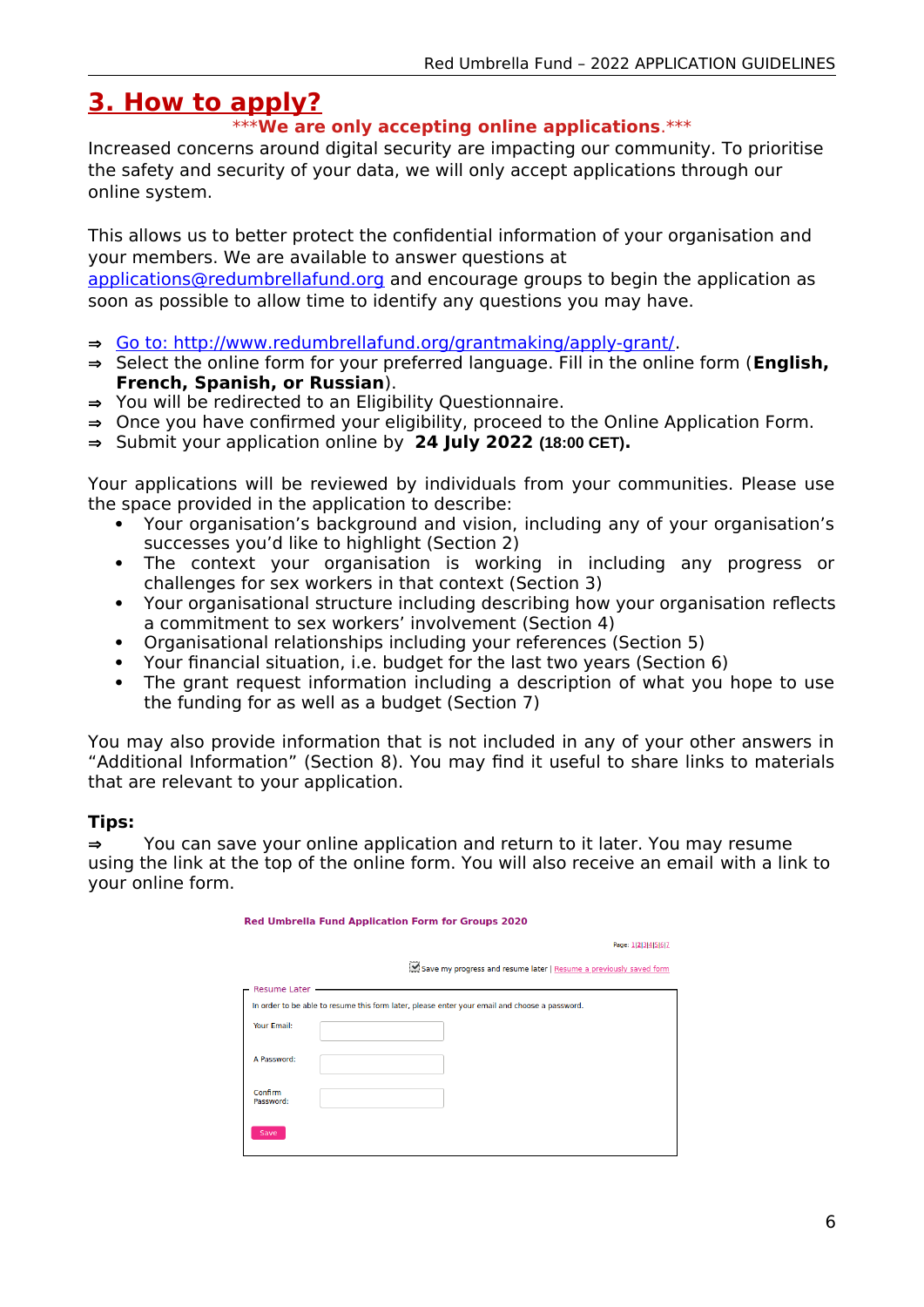- $\Rightarrow$  On the last screen you will have a preview of your application, before you **submit** you may use the "Print this form" function to save a copy of your application before you submit.
- $\Rightarrow$  If you want to work offline, there are forms (.doc) available for you to download at https://www.redumbrellafund.org/grantmaking/apply-grant/ You can prepare the application offline and copy-paste your answers into the online form. However, you must submit your final application through the online system.

## **Help!**

- Questions? Check our Frequently Asked Questions (FAQ) page here: <https://www.redumbrellafund.org/grantmaking/apply-grant/faq/>
- For other questions about the application form or process email us at  **[applications @redumbrellafund.org](mailto:applications@redumbrellafund.org)**
- If you want advice on your draft application, e-mail us **before 01 July 2022** at **applications@redumbrellafund.org**. You may use the offline form to submit a draft for feedback but you must use the online system to submit your final application to be considered.
- We strive to respond to questions within two working days.

## **Additional tips for completing the application form:**

- $\checkmark$  Make sure you send in the 2022 Red Umbrella Fund application through the online forms. We do not accept application forms via email.
- $\checkmark$  Respond to all questions incomplete applications will not be considered.
- $\checkmark$  The Contact Information includes the email-address for both your organisation and your Contact Person. Be sure to check these carefully. These are the two addresses our automated system will use for sending notifications regarding the outcome of your grant. We will also use these to verify any inquiries about your application from any other email address.
- $\checkmark$  Make sure the contact details of your references are complete and correct. Be sure one of them is from a sex worker-led organisation.
- $\checkmark$  Please spell out any abbreviations or acronyms the first time you use them. They may have a different meaning in other regions.
- $\checkmark$  An international panel of sex workers will read your application and select the new grants using the priorities shared above. Use the application form to explain why your organisation best meets these criteria and priorities!
- $\checkmark$  Be mindful that many organisations are in need. Please only ask for the funds your organisation actually needs and can spend well within two years.
- $\checkmark$  You can include additional information or links in "Additional Information" Section 8.
- $\checkmark$  Try not to wait until the last moment to send in your application you may risk missing the deadline because of a computer or internet failure.
- $\checkmark$  When you finish your application, on the final screen please review all the information carefully before you hit "submit" and **print and save a copy for your records**.
- $\checkmark$  You will receive an automatic confirmation by e-mail. If you do not receive a confirmation e-mail, we have not received your application. You must re-submit your application so be sure to save a copy before you submit the final application.